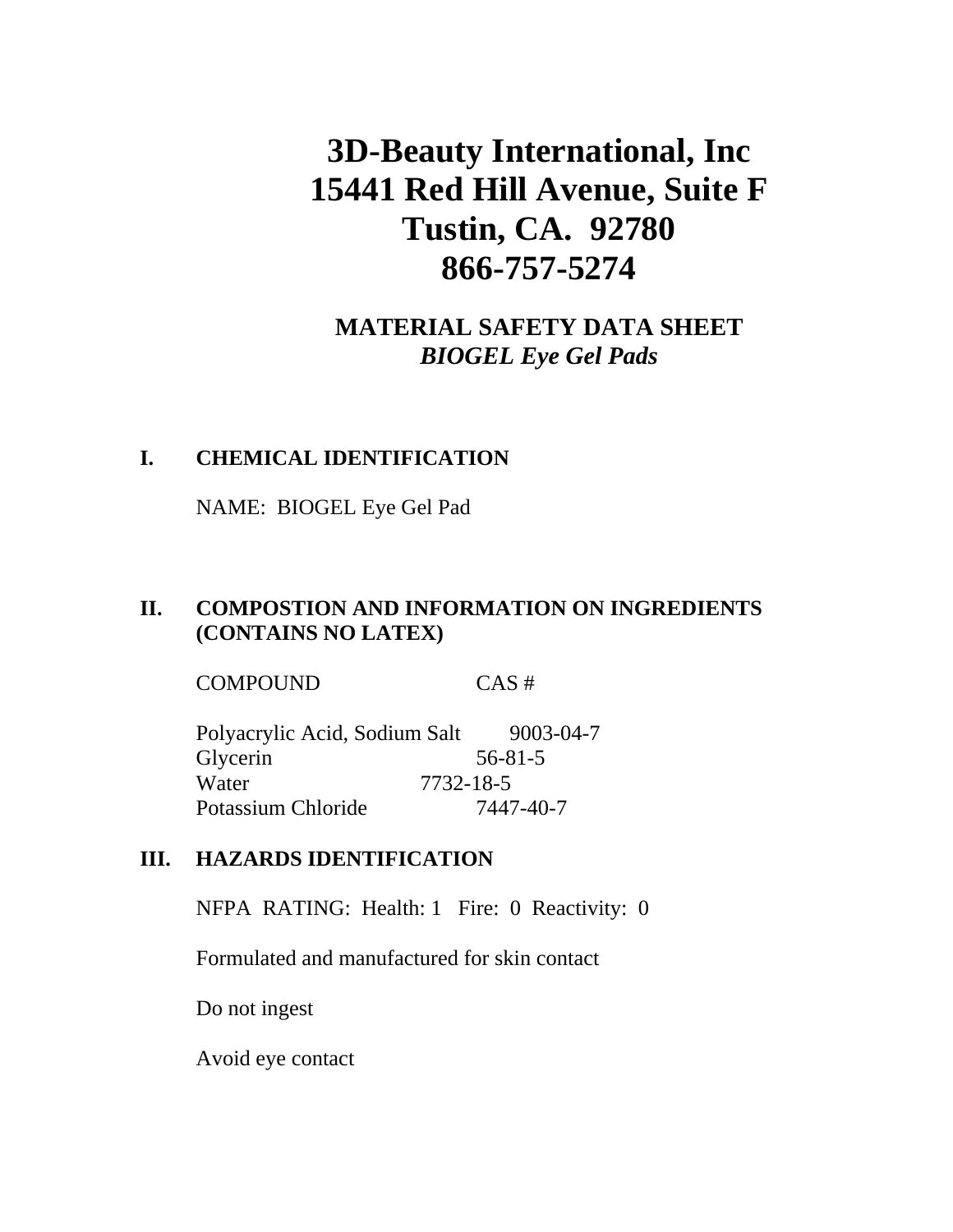Inhalation: N/A

Hydrogel is not a carcinogen under OSHA, ACGIH, NTP, IARC guidelines

## **IV. FIRST AID MEASURES**

If skin rash develops, discontinue use. Provide treatment to affected area.

If ingestion occurs, see a physician.

If eye contact occurs, flush with water for five minutes.

## **V. FIRE FIGHTING MEASURES**

Extinguishing Media: Foam, Water Spray, Carbon Dioxide, or Dry Chemical

Special Fire Fighting Procedures: Wear self-contained breathing apparatus.

Unusual Fire and Explosion Hazards: None.

## **VI. ACCIDENTAL RELEASE MEASURES**

None.

#### **VII. HANDLING AND STORAGE**

Keep tightly closed to prevent evaporation of water.

## **VIII. EXPOSURE CONTROLS AND PERSONAL PROTECTION**

None.

## **IX. PHYSICAL AND CHEMICAL PROPERTIES**

Hydrogel cast onto polyester film, supported by non-woven polyester fabric, covered with a polyethylene film.